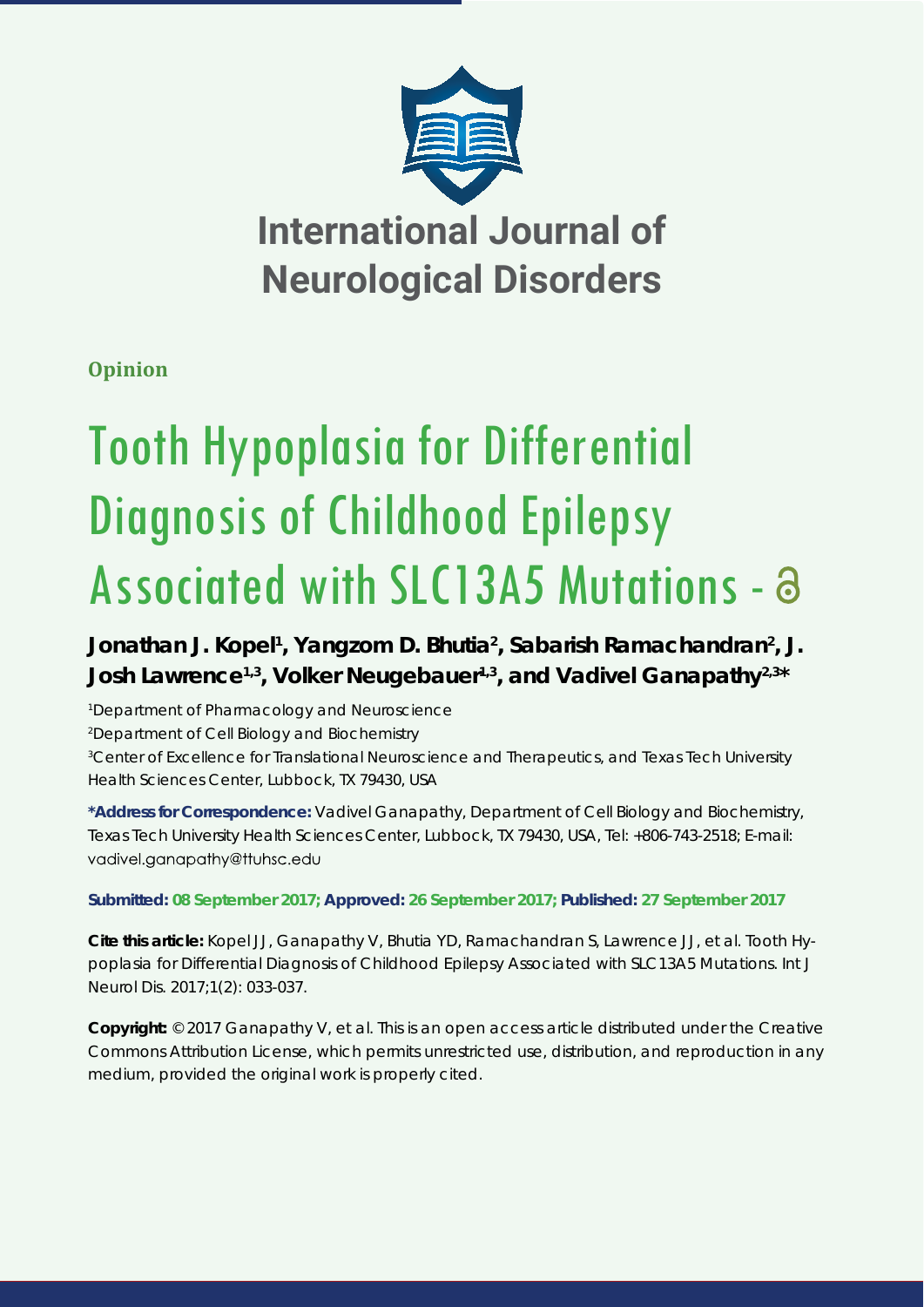#### **ABSTRACT**

Epilepsy remains one of the most common neurological conditions affecting both children and adults. Various genes have been linked to epileptic conditions, which has unveiled, in many cases, mechanistic aspects of epileptogenesis and also lead to development of appropriate treatment strategies. However, neonatal epilepsy continues to be a significant problem, both in terms of understanding the pathogenic mechanisms and designing effective therapies. Early Infantile Epileptic Encephalopathy (EIEE) occur within the first month of life when the brain is most vulnerable and its symptoms least likely to be recognized. Recently, loss-of-function mutations in human SLC13A5, a Na+-coupled transporter for citrate in neuronal cells, have been linked to a unique form of EIEE. Patients with SLC13A5 mutations present with delayed motor development, impaired speech and language, and seizures. More importantly, there are significant defects in teeth (hypoplasia) and bone (osteopenia) development, not seen in children with other forms of EIEE. Teeth and bone contain high levels of citrate where it plays an obligatory role in mineralization. It is likely that SLC13A5 is essential for citrate accumulation in these tissues and that loss-of-function mutations in the transporter leads to defective mineralization of bone and teeth. As EIEE can arise from mutations in different genes, the exact genes involved cannot be predicted just based on epileptic phenotype. We propose that tooth hypoplasia is a telltale sign of defective function of the citrate transporter SLC13A5 and that this easily observable phenotype is unique to children with EIEE arising from loss-of-function mutations in this gene. Therefore, tooth hypoplasia could be very useful in the differential diagnosis of EIEE associated with SLC13A5 mutations, thus being of great practical value in the clinics in the selection of appropriate treatment strategies for the affected children.

#### **INTRODUCTION**

Epilepsy remains as one of the most common neurological conditions; it often leads to developmental delay in children [1,2]. Pathogenesis of epilepsy involves a variety of genes and environmental factors; but in many cases, mutations in specific voltage-gated or ligand-gated ion channels are linked directly to epilepsy [3-6]. The discovery of genetic mutations in specific genes involved in the onset of epilepsy has improved our understanding of pathogenic mechanisms in the development of epilepsy and also has led, in some cases, to effective treatments. However, neonatal epilepsy remains a serious threat to long-term cognitive health of newborns; it is characterized by epileptic episodes occurring within the first month of life when the brain is most susceptible to damage and requires immediate diagnosis and treatment [7-9]. Affected children present with a wide variety of seizures and behaviors including subtle seizures, tonic seizures, clonic seizures, myoclonic seizures, and non-paroxysmal repetitive behaviors. Additional symptoms include horizontal deviation of the eyes, eyelid blinking or fluttering, sucking, and swimming movements. Despite the significant mortality (15%) and morbidity (30%), 50% of neonates with seizures will return to normal while about one-third of the patients will continue to have epilepsy. Because of the occurrence of seizures early in life and frequent association of this condition with compromised development of brain functions, this class of diseases is identified as Early Infantile Epileptic Encephalopathies (EIEE) [10,11]. Among this group is a recently discovered form of neonatal epilepsy, which results from loss-of-function mutations in SLC13A5, a Na+-coupled transporter for citrate expressed in the plasma membrane of specific tissues and cell types, including neurons [12].

#### **SLC13A5 and disease-causing mutations**

SLC13A5 is a plasma membrane Na+- coupled transporter for citrate that is expressed in the liver, testis, and brain [12-14]. It has been cloned from mouse, rat, and human tissues or cells and functionally characterized [15-17]. There are significant functional differences, especially in substrate affinity and the modulatory effect of lithium, between rodent Slc13a5 and human SLC13A5 [18,19]. In the rat brain, the transporter is expressed mostly in neurons [20]. Astrocytes secrete citrate into extracellular medium and extracellular concentrations of citrate in the brain and cerebrospinal fluid could reach as high as 0.5 mM [21,22]. SLC13A5 in neurons mediates the uptake of citrate from the extracellular medium for subsequent

metabolism. In the mitochondria, citrate enters the citric-acid cycle to produce ATP; in the cytoplasm, citrate is used in fatty acid and cholesterol synthesis, glutamate and GABA synthesis, acetylcholine synthesis, and post-translational modification of non-histone proteins [12]. Interestingly, deletion of the transporter in mice did not result in any obvious neurological pathology or phenotype; in fact, the Slc13a5-null mice showed a metabolic phenotype of mice with caloric restriction  $[23]$ . The knockout mice were resistant to diet-induced obesity and metabolic syndrome. These beneficial effects arising from the deletion of the transporter have been replicated using different approaches [24,25]. The caloric-restriction phenotype of the knockout mice seems to agree with the original description of this transporter in *Drosophila* where heterozygous disruption of the transporter was found to enhance lifespan, thus justifying the naming of the transporter "INDY" (I'm Not Dead Yet) [26,27]. These mice do, however, show evidence of defective enamel and bone development, thus attesting to the potential function of this transporter in teeth and bone [28]. The metabolic phenotype seen in Slc13a5-null mice seems to stem primarily from the biological functions of the transporter in the liver and has no relevance to the role of the transporter in the brain. In stark contrast to the apparent lack of neurological dysfunction in Slc13a5-null mice, loss-of-function mutations in SLC13A5 have been found to cause severe epilepsy early in life in humans [29-34]. The presence of neonatal clonic seizures and convulsive seizures later in life aids in distinguishing SLC13A5-associated epileptic patients from more common genetic neonatal epileptic encephalopathies. Accordingly, the disease caused by mutations in SLC13A5 is classified as one of the several forms of Early Infantile Epileptic Encephalopathy (EIEE). There are at least 50 different types of EIEE and the SLC13A5associated EIEE is identified as EIEE25 (Gene/Locus Mendelian Inheritance in Man # 608305; Phenotype Mendelian Inheritance in Man # 615905). Kohlschutter-Tonz syndrome is another disease with infantile epilepsy and it is associated with mutations in ROGDI, a gene coding for a protein of unknown function [35]; it has recently shown that mutations in SLC13A5 are found in patients with this syndrome who are negative for mutations in ROGDI [36].

#### **Clinical and metabolic presentation of patients with lossof-function mutations in SLC13A5**

In addition to epilepsy, these patients exhibit various symptoms of defective neurological development, including motor-development delays, high fever sensitivity, variable cognitive delays, limited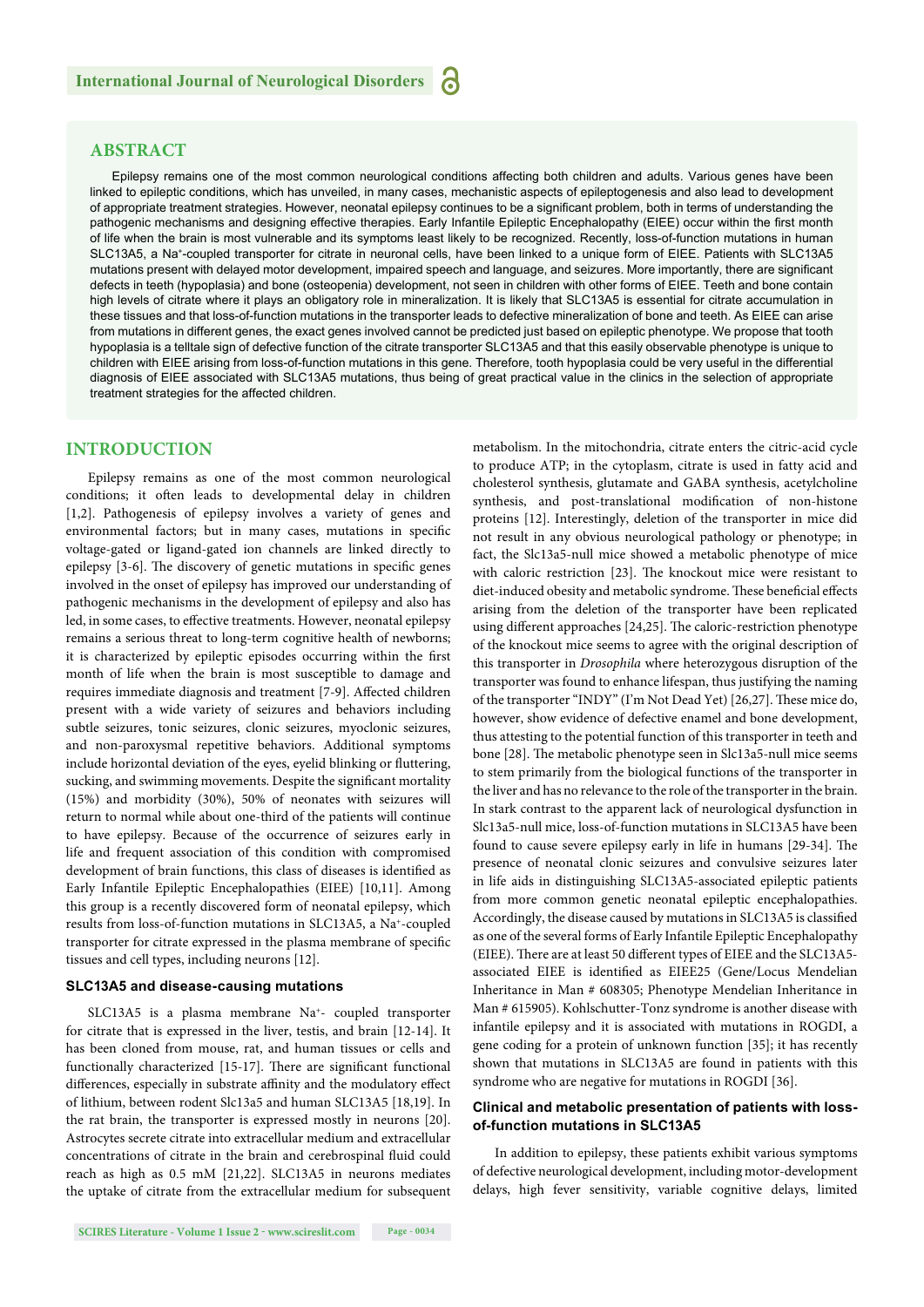#### **International Journal of Neurological Disorders**

language skills, and seizures (Table 1). It has to be noted, however, that the affected children are born with the birth weight and Apgar scores in the normal range. Despite these normal parameters, the onset of epilepsy is within 24 hours of birth in most cases, and is refractory to most of the commonly used antiepileptic drugs, including ketogenic diet. Many of the affected children have short stature, exhibit developmental delays, fail to thrive, and suffer from mild to severe intellectual disability. Brain MRI detects subtle abnormalities such as punctate white matter lesions, blurring of gray-white matter junctions, and gliotic scarring. EEG is abnormal. 1 H-MRS shows reduced levels of N-Acetyl Aspartate (NAA) and decreased NAA/ choline and NAA/creatinine ratios. A most recent report documents significant metabolic changes in these affected children [34]. Citrate levels in the plasma and Cerebro Spinal Fluid (CSF) are elevated, even though urinary excretion of citrate remains mostly unaltered. CSF contains elevated levels of 2-methylcitrate and isocitrate, but decreased levels of β-hydroxybutyrate. Interestingly and inexplicably, the urinary excretion of the steroid derivative 16α-hydroxy-DHEA-3 sulfate is markedly elevated.

#### **Possible molecular mechanisms underlying epileptogenesis associated with SLC13A5 mutations**

The exact molecular mechanisms by which the functional deficiency of SLC13A5 causes epilepsy and impairs neuronal development and function remain to be elucidated. However, three major hypotheses have been proposed to explain the neurological

| Table 1: Clinical presentation of patients with SLC13A5 mutations. |                                                                                                   |
|--------------------------------------------------------------------|---------------------------------------------------------------------------------------------------|
| General                                                            |                                                                                                   |
| <b>Birth weight</b>                                                | Normal range                                                                                      |
| Apgar score                                                        | Good                                                                                              |
| Development                                                        | Short stature<br>Developmental delay; Failure to thrive<br>Mild to severe intellectual disability |
| <b>Epilepsy</b>                                                    |                                                                                                   |
| Onset                                                              | Most cases within 24 hours after birth                                                            |
| Response to drugs                                                  | Refractory to most antiepileptic<br>drugs Most cases non-responsive to<br>ketogenic diet          |
| Neuro-imaging                                                      |                                                                                                   |
| <b>MRI</b>                                                         | Punctate white matter lesions Punctate<br>white matter lesions                                    |
| <sup>1</sup> H-MRS                                                 | Reduced NAA/choline ratio Reduced<br>NAA/creatinine ratio Absence of<br>elevated lactate peak     |
| EEG                                                                | Abnormal                                                                                          |
| <b>Metabolic profile</b>                                           |                                                                                                   |
| Citrate                                                            | Increased levels in plasma and CSF<br>Normal levels in urine                                      |
| 2-Methylcitrate                                                    | Increased levels in CSF                                                                           |
| Isocitrate                                                         | Increased levels in CSF                                                                           |
| β-Hydroxybutyrate                                                  | Decreased levels in CSF                                                                           |
| 16α-Hydroxy-DHEA-3-sulfate                                         | Elevated levels in urine                                                                          |
| Dental phenotype                                                   |                                                                                                   |
| Development                                                        | Hypolasia/hypodontia                                                                              |
| Enamel                                                             | Defective                                                                                         |
| $-4111100$<br><b>MDI</b>                                           |                                                                                                   |

MRI, magnetic resonance imaging; 1H-MRS, proton magnetic resonance spectroscopy, EEG, electroencephalogram; NAA, N-acetyl aspartate; CSF cerebrospinal fluid; DHEA, dehydroepiandrosterone.

**SCIRES Literature - Volume 1 Issue 2 - www.scireslit.com Page - 0035**

deficits: the cytoplasmic citrate deficit hypothesis, the interneuron energy hypothesis, and the zinc chelation hypothesis [12]. Of important note here is the lack of any overt epileptic phenotype in Slc13a5-null mice; the absence of suitable animal models is a major roadblock for a better understanding of the molecular pathways that contribute to epilepsy and encephalopathy associated with SLC13A5 mutations. This also raises the question as to why mice with the deletion of the transporter do not exhibit epileptic and encephalopathic phenotype. There are two potential explanations for this discrepancy. First, the marked functional differences between mouse Slc13a5 (a high-affinity, low-capacity transporter) and human SLC13A5 (a low-affinity, high-capacity transporter) could underlie the phenotypical variations between Slc13a5-null mouse and children with loss-of-function mutations in SLC13A5. Second, even though all of the mutations found in SLC13A5 lead to inactivation of the transporter function, the possibility that these mutations impart changes in the protein with a gain of hitherto unknown function cannot be ruled out. However, the findings that several different mutations spanning different regions in SLC13A5 (Y82C, T142M, G219R, Y227M, S427L, L488P, L492P, D524H) have been identified in patients with EIEE25, all with an almost identical clinical phenotype, favor the first explanation. Some of these mutations lead to truncation of the protein due to premature stop codon (R333X, T341X); it seems therefore very unlikely that all these diverse mutations would lead to a gain of some unknown, but identical, function in the protein.

#### **Tooth hypoplasia/hypodontia and defective enamel as a clinical phenotype in differential diagnosis of epilepsy arising from SLC13A5 mutations**

The clinical features in children with SLC13A5-associated EIEE include not only early onset epilepsy and delayed neurological development but also significant defects in tooth development such as hypodontia, teeth hypoplasia, widely spaced teeth, gingival hyperplasia, and amelogenesis imperfecta (i.e., lack of mature enamel) [29-31]. If relevant, note here is the presence of mutations in this transporter in some patients with Kohlschutter-Tonz syndrome, which is also characterized by epilepsy, encephalopathy, and amelogenesis imperfecta [36]. The same is true with Slc13a5-null mice which show a multitude of features related to defective tooth development, including absence of mature enamel, aberrant enamel matrix, and fragile teeth with predisposition to tooth abscesses [28]. Interestingly, these mice also show decreased bone mineral density and impaired bone formation [28], and decreased growth and shorter body length, suggestive of defective skeletal development [23]. Very little is known on possible bone defects in children affected with SLC13A5-associated EIEE. Citrate is an important component for the structure and formation of bone and teeth; ~70% of citrate in the body is present in bone and teeth, the concentration of citrate in these tissues being at least two orders of magnitude higher than in plasma [37,38]. Citrate is essential for formation and stabilization of apatite crystals in bone [39,40]. Interestingly, despite the fact that bone and teeth contain enormous amounts of citrate, how these tissues accumulate this important metabolite remains mostly unexplored. There are conflicting reports in published literature with regard to the source of citrate in bone. Franklin et al [41]. recently reported a detailed study on the source of citrate in the bone-forming cells (osteoblasts), which concluded that osteoblasts generate citrate intracellularly via truncated citric acid cycle; the plasma membrane citrate transporter SLC13A5 is not expressed in these cells and therefore osteoblasts do not take up citrate from plasma. In contrast,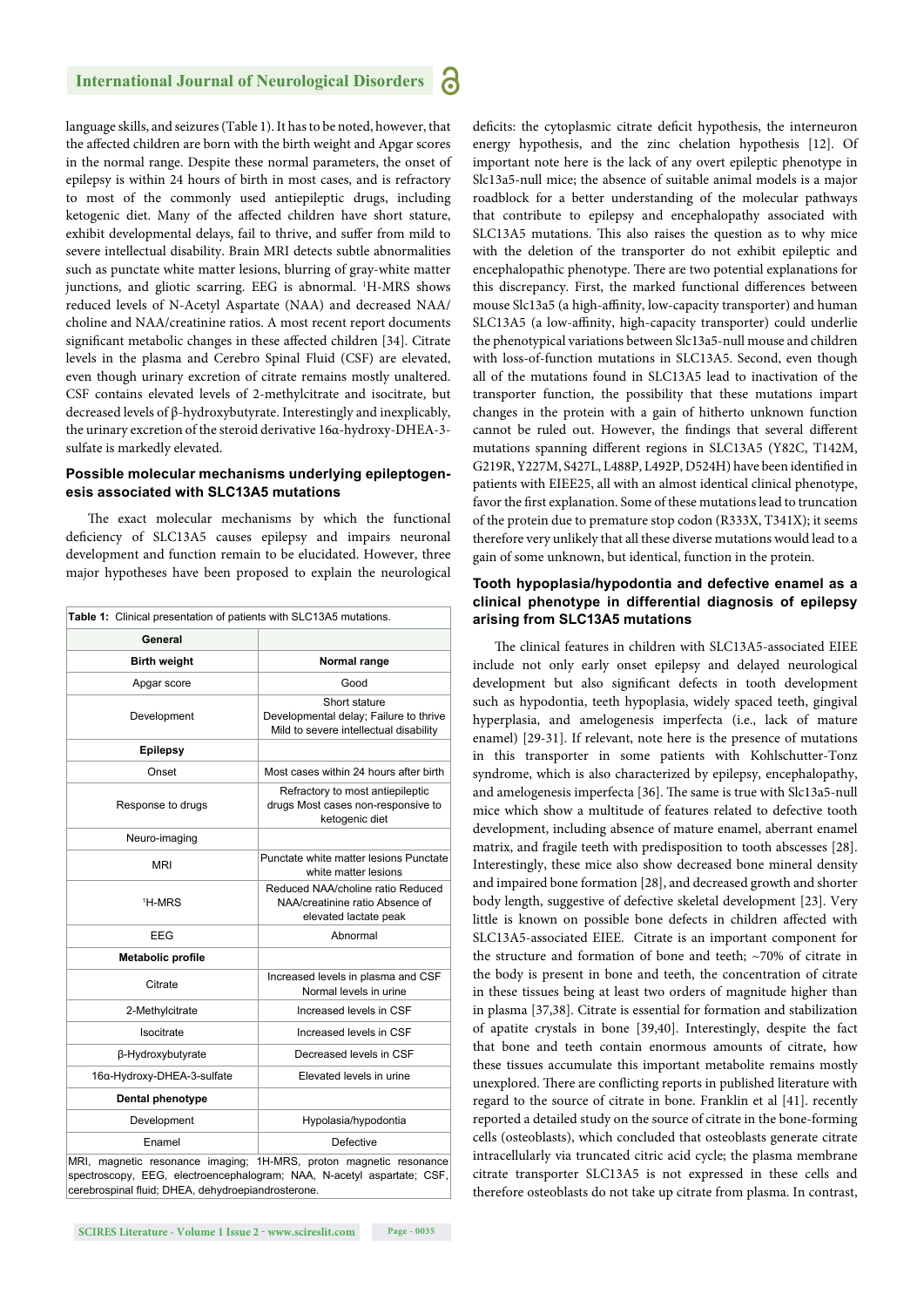#### **International Journal of Neurological Disorders**

two different groups of investigators have reported transcriptome profile of bone tissue, one during mineral matrix formation [42] and the other in a mouse line with defective bone mineralization [43]; both reports have provided evidence for the expression of Slc13a5 mRNA in bone. In the report by Mantila Roosa et al. [42], several transporters were found to be upregulated in bone during matrix formation, and this includes the plasma membrane citrate transporter Slc13a5 and also the mitochondrial citrate transporter Slc25a1. In fact, Slc13a5 is upregulated at a much greater level than Slc25a1. In the report by Liu et al [43], microarray analysis of the bone tissue from wild type mice and from X-linked hypophosphatemic rickets mice, which is caused by inactivating mutations in Phex (phosphate-regulating gene with homologies to endopeptidases on the X chromosome), revealed marked down regulation of Slc13a5 in the mutant mouse, associated with defective mineralization of bone. Similarly, Pemberton et al [44] have conducted microarray gene expression analysis to identify the genes that were related to tooth development; this was done by comparing the gene expression patterns in developing molar tooth in mice between postnatal day 1 and postnatal day 10. This study revealed that Slc13a5 is upregulated during tooth development. These findings documenting up regulation of Slc13a5 in bone during matrix formation and in tooth during development associated with enamel formation, and the down regulation of Slc13a5 in bone with defective mineralization strongly suggest an essential role for the transporter in bone and tooth mineralization. This agrees with the various defects in tooth development and in bone mineral density observed in Slc13a5-null mice [28]. The expression and function of Slc13a5 in bone are further supported by another report in which the transporter was upregulated during differentiation of osteoblastic cell line into osteocytes in response to vitamin D [45]. In the teeth, enamel is formed by ameloblasts; consistent with the defective formation of mature enamel in Slc13a5-null mice [28], the expression of Slc13a5 is increased during pre-ameloblast differentiation into enamel-forming secretory ameloblasts [46].

#### **CONCLUSION**

SLC13A5 is a plasma membrane transporter for citrate that mediates the Na+-coupled active entry of citrate from plasma into cells. This process must play an important role in neuronal function as the transporter is expressed in neurons and loss-of-function mutations in the transporter cause early onset epilepsy and defective neuronal development (EIEE25). The affected children also exhibit defective tooth development noticeable as hypodontia, decreased enamel, and widely spaced teeth, and also might have decreased bone mineral density. The association of SLC13A5 mutations with compromised mineralization in bone and teeth strongly indicate an essential role for the entry of extracellular citrate via SLC13A5 into the appropriate cell types in these tissues for their optimal development. This notion is supported by the strong evidence in the literature for the expression of Slc13a5 in cell types involved in the mineralization of bone and enamel. As early-onset epilepsy with encephalopathy occurs as a result of mutations in several genes, it is difficult in the clinics to identify the affected children in whom the disease is caused specifically by loss-offunction mutations in SLC13A5. As the defective tooth development, which is easily observable in the form of hypodontia and decreased enamel, is a unique feature in patients with SLC13A5 mutations, this phenotype could serve as a simple but highly useful biomarker for the differential diagnosis of EIEE25. In most cases, epilepsy in patients with EIEE25 is refractory to treatment with traditional anti-epileptics. Therefore, an effective means to differentiate EIEE25 patients from others with early-onset epilepsy and encephalopathy using the easily noticeable clinical phenotype of hypodontia and defective enamel would be of great practical value in the clinics. It is likely that, similar to the findings in Slc13a5-null mice, patients with EIEE25 also suffer from decreased bone mineralization and bone density, but detection of such changes in bone morphometrics might not be as easy as the detection of the defective tooth development phenotype. The potential use of tooth hypoplasia in the differential diagnosis of EIEE25 patients is amenable for testing and validation, which would require determination of the concordance rate for tooth hypoplasia and mutations in SLC13A5 in a cohort of patients with EIEE. As specific treatments become available for patients with EIEE25 in the future, an easy and reliable differential diagnosis method would facilitate the choice of appropriate treatment options for these patients.

#### **ACKNOWLEDGMENTS**

This work was supported in part by a pilot grant from the Center of Excellence for Translational Neuroscience and Therapeutics and by the Welch Endowed Chair in Biochemistry, Grant No. BI-0028, at Texas Tech University Health Sciences Center.

#### **REFERENCES**

- 1. Dulac O. Epileptic encephalopathy. Epilepsia. 2001; 42: 23-26. https://goo.gl/Nb97JM
- 2. McTague A, Howell KB, Cross JH, Kurian MA, Scheffer IE. The genetic landscape of the epileptic encephalopathies of infancy and childhood. Lancet Neurol. 2016; 15: 304-316. https://goo.gl/6ZpeYr
- 3. Greenberg DA, Pal DK. The state of the art in the genetic analysis of the epilepsies. Curr Neurol Neurosci Rep. 2007; 7: 320-328. https://goo.gl/XVfXPQ
- 4. Steinlein OK. Genetics and epilepsy. Dialogues Clin Neurosci. 2008; 10: 29–38. https://goo.gl/1vz96H
- 5. AndradeDM, Minassian BA. Genetics of epilepsies. Exp Rev Neurother. 2007; 7: 727-734. https://goo.gl/FS9oCo
- 6. Thomas RH, Berkovic SF. The hidden genetics of epilepsy-a clinically important new paradigm. Nat Rev Neurol. 2014; 10: 283-292. https://goo.gl/f1YHVW
- 7. Jensen FE. Neonatal seizures: An update on mechanisms and management. Clin Perinatol. 2009; 36: 881-900. https://goo.gl/xFnSka
- 8. Volpe JJ. Neonatal seizures: current concepts and revised classification. Pediatrics. 1989; 84: 422–428. https://goo.gl/7nqcFV
- 9. Garcias Da Silva LF, Nunes ML, da Costa JC. Risk factors for developing epilepsy after neonatal seizures. Pediatr Neurol. 2004; 30: 271–277. https://goo.gl/oayx1L
- 10. Tavyev Asher YJ, Scaglia F. Molecular bases and clinical spectrum of early infantile epileptic encephalopathies. Eur J Med Genet. 2012; 55: 299-306. https://goo.gl/CwiFzd
- 11. Nordli DR, Jr. Epileptic encephalopathies in infants and children. J Clin Neurophysiol. 2012; 29: 420-424. https://goo.gl/yNLXmY
- 12. Bhutia YD, Kopel J, Lawrence JJ, Neugebauer V, Ganapathy V. Plasma membrane Na+-coupled citrate transporter (SLC13A5) and neonatal epileptic encephalopathy. Molecules 2017; 22: 378. https://goo.gl/dZ8bva
- 13. Ganapathy V, Fei YJ. Biological role and therapeutic potential of NaCT, a sodium-coupled transporter for citrate in mammals. Proc IndNatl. SciAcad. 2005; B71: 83-96.
- 14. Mycielska ME, Patel A, Rizaner N, Mazurek MP, Keun H, Patel A, et al. Citrate transport and metabolism in mammalian cells: prostate epithelial cells and prostate cancer. Bioessays. 2009; 31: 10-20. https://goo.gl/Sx9JuJ
- 15. Inoue K, Zhuang L, Maddox DM, Smith SB, Ganapathy V. Structure, function, and expression pattern of a novel sodium-coupled citrate transporter (NaCT)